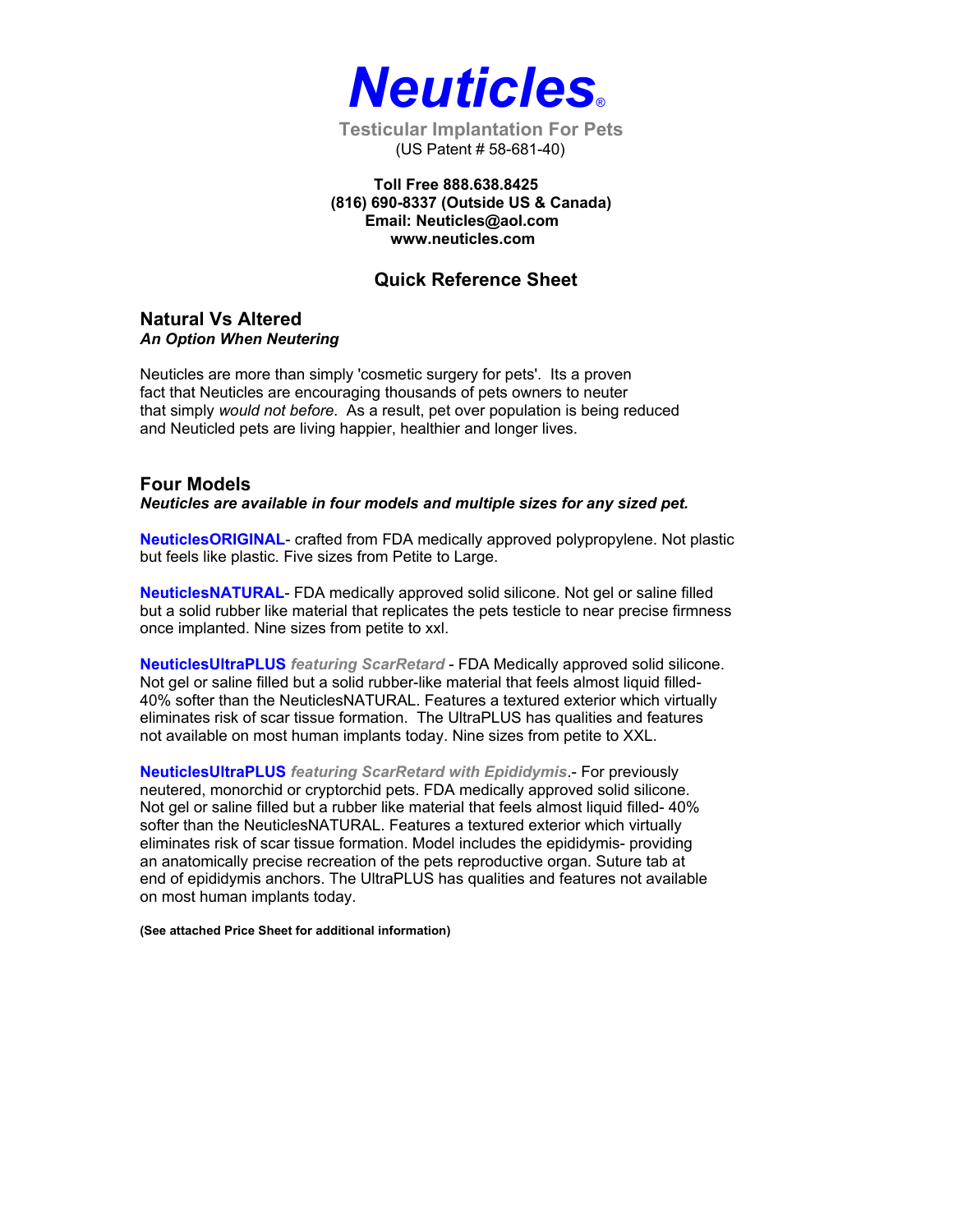

Introduced in 1995, the **Neuticles**ORIGINAL® is crafted from FDA medically approved polyprophylene- not plastic but resembling plastic in firmness. Its' minimal prices makes it affordable for any budget conscience pet owner. 100% safe and Made in the USA.

**To determine the correct size for any pet - age, weight and breed is required. Orders may be placed by the veterinarian or the pet owner by calling toll-free 888- 638-8425.**

### **Canine**

### **Neuticles**ORIGINAL® (Polyprophylene - Rigid)

| Item #   | .<br>__<br><b>Description</b> | Length | <b>Pair</b> |  |
|----------|-------------------------------|--------|-------------|--|
| 0-Large  | $65-90+$ lbs                  | 1.79"  | \$189       |  |
| 0-Medium | 30-60 lbs                     | 1.50"  | \$179       |  |
| 0-Small  | 11-30 lbs                     | 1.04"  | \$169       |  |
| 0-XSmall | $3-10$ lbs                    | .63    | \$159       |  |

### **Feline**

### **Neuticles**ORIGINAL® (Polyprophylene - Rigid)

| Item #    | .<br>__<br><b>Description</b> | Length | Pair  |  |
|-----------|-------------------------------|--------|-------|--|
| F0-Small  | $9 - 30$ lbs $+$              | .63    | \$169 |  |
| F0-XSmall | $3-8$ lbs                     | .44    | \$159 |  |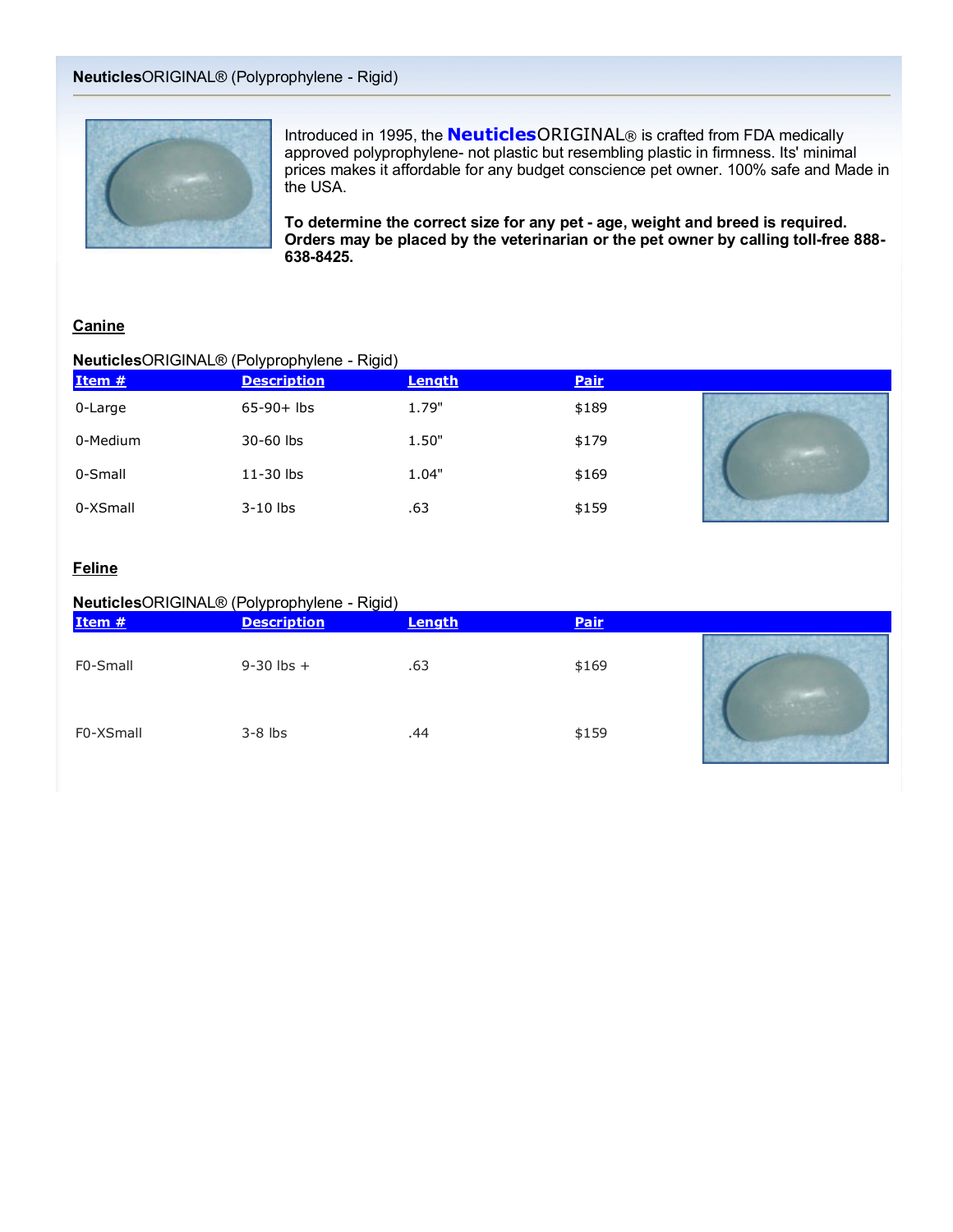

Solid silicone- not get filled or saline filled- but a solid FDA medical grade material. Ideal for everyday household pets. The **Neuticles***NATURAL*® replicates the approximate firmness level of the pets testes prior to placement but does feel firmer to the human touch once placed. 100% safe and Made in the USA.

**To determine the correct size for any pet - age, weight and breed is required. Orders may be placed by the veterinarian or the pet owner by calling toll-free 888- 638-8425.**

# **Canine**

### **Neuticles***NATURAL*® (Solid Silicone - Natural Soft)

| Item #     | <b>Description</b> | Length                         | <b>Each</b> | <b>Pair</b> |  |
|------------|--------------------|--------------------------------|-------------|-------------|--|
| NN-XLarge  | 110-190 lbs+       | 2.20"                          | \$269       | \$379       |  |
| NN-Large   | 65-110 lbs         | 1.79"                          | \$259       | \$369       |  |
| NN-Medium  | $40-65$ lbs        | 1.50"                          | \$249       | \$359       |  |
| NN-Smed    | 30-50 lbs          | 1.27"                          | \$244       | \$349       |  |
| NN-Small   | 20-30 lbs          | 1.04"                          | \$239       | \$344       |  |
| NN-XSmall  | $10-20$ lbs        | .75"                           | \$234       | \$339       |  |
| NN-XXSmall | $3-10$ lbs         | .63"                           | \$229       | \$334       |  |
|            |                    | <b>Custom Sizing Available</b> |             |             |  |

# **Feline**

## **Neuticles***NATURAL*® (Solid Silicone - Natural Soft)

| Item #    | <b>Description</b> | Length | <b>Each</b> | Pair  |
|-----------|--------------------|--------|-------------|-------|
| NN-Small  | $10-30$ lbs $+$    | .75"   | \$234       | \$339 |
| NN-XSmall | $3-10$ lbs         | .63"   | \$229       | \$334 |

**Custom Sizing Available**

## **Equine & Bulls**

## **Neuticles***NATURAL*® (Solid Silicone - Natural Soft)

| Item # | Length | <b>Each</b> | Pair  |  |
|--------|--------|-------------|-------|--|
| NN-EBS | 2.75"  | \$359       | \$529 |  |
| NN-EBM | 3.50"  | \$459       | \$619 |  |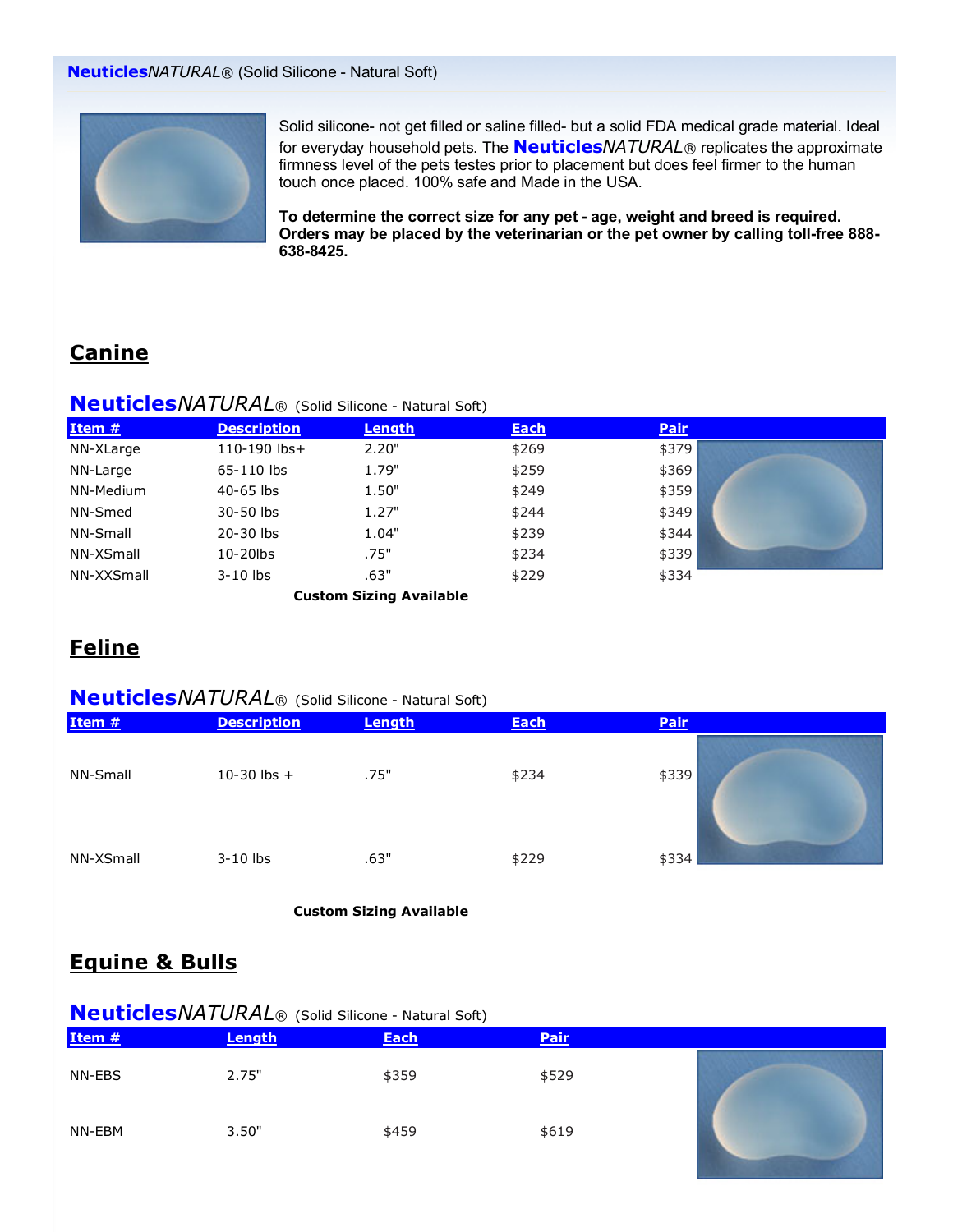

The **Neuticles®**ULTRA*PLUS*® with ScarRetard® feels almost liquid filled-incredibly soft- yet is still solid material providing your pet the most natural and lifelike firmness possible once placed. Our ScarRetard feature eliminates risk of scar tissue formation. The UltraPLUS has qualities and features not available on human implants today. 100% safe and Made in the USA.

**To determine the correct size for any pet - age, weight and breed is required. Orders may be placed by the veterinarian or the pet owner by calling toll-free 888- 638-8425.**

# **Canine**

## **Neuticles®**ULTRA*PLUS*® Featuring ScarRetard

| Item #     | <b>Description</b> | Length                         | <b>Each</b> | <b>Pair</b> |  |
|------------|--------------------|--------------------------------|-------------|-------------|--|
| NU-XXLarge | 140-190 lbs+       | 2.75"                          | \$369       | \$499       |  |
| NU-XLarge  | 110-140 lbs        | 2.20"                          | \$359       | \$489       |  |
| NU-Large   | 65-110 lbs         | 1.79"                          | \$349       | \$479       |  |
| NU-Medium  | 40-65 lbs          | 1.50"                          | \$339       | \$469       |  |
| NU-Smed    | 30-50 lbs          | 1.27"                          | \$329       | \$459       |  |
| NU-Small   | 20-30 lbs          | 1.04"                          | \$319       | \$449       |  |
| NU-XSmall  | 10-20lbs           | .75"                           | \$309       | \$439       |  |
| NU-XXSmall | $3-10$ lbs         | .63"                           | \$299       | \$429       |  |
|            |                    | <b>Custom Sizing Available</b> |             |             |  |

# **Feline**

## **Neuticles®**ULTRA*PLUS*® Featuring ScarRetard

| Item #      | <b>Description</b> | Length | <b>Each</b> | <b>Pair</b> |
|-------------|--------------------|--------|-------------|-------------|
| FELU-Small  | $10-30$ lbs $+$    | .75"   | \$309       | \$439       |
| FELU-XSmall | $3-10$ lbs         | .63"   | \$299       | \$429       |

**Custom Sizing Available**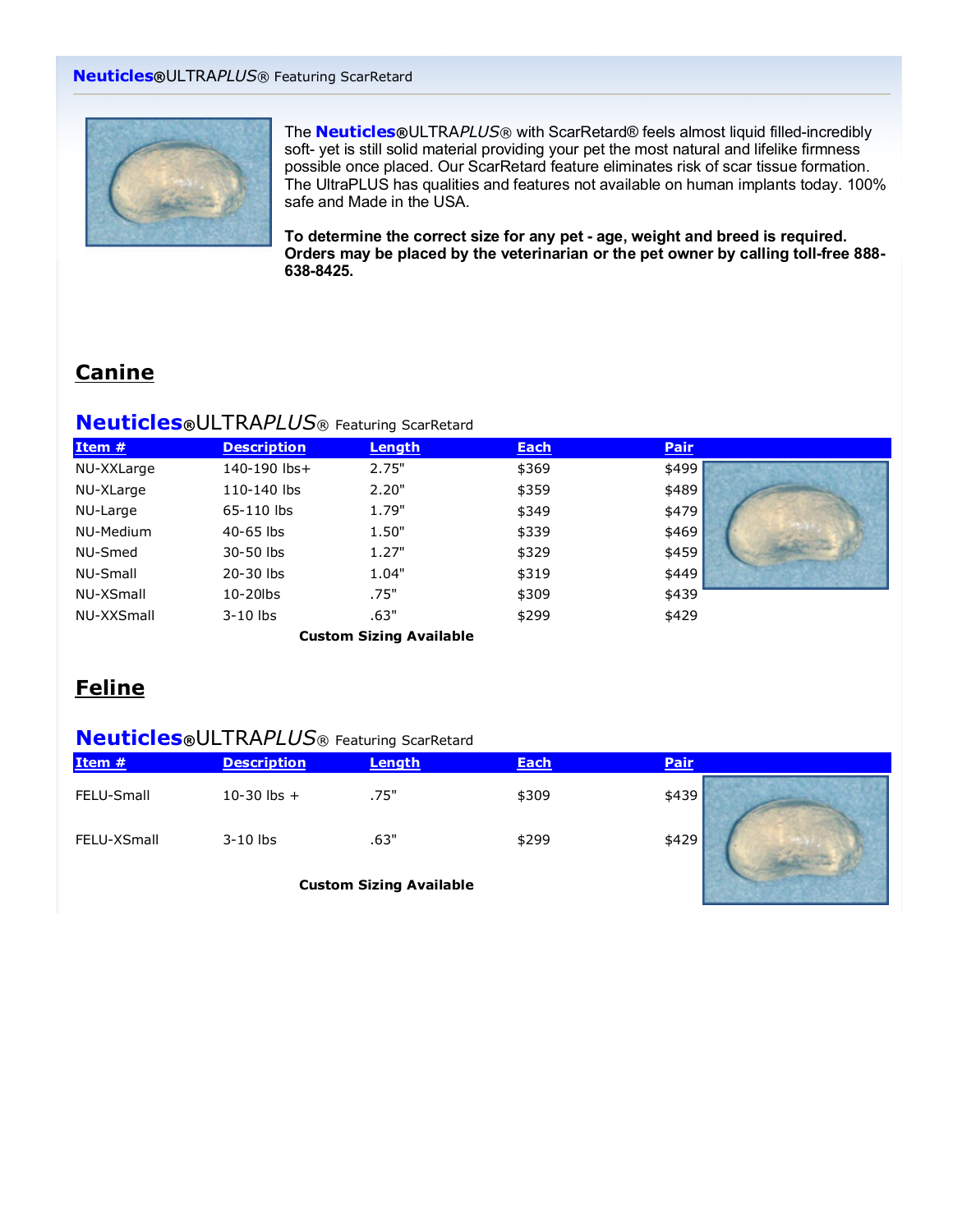**With ScarRetard and Epididymis**

**Specially designed and hand crafted for previously neutered pets, cryptorchid or monorchid canines, felines and other pets. Now Available!**

Introducing *Neuticles* UltraPLUS® featuring ScarRetard - with Epididymis. An exact and precise reproduction of the pets organ including the Epididymis.

Ultra soft and specially designed to retard scar tissue formation. Available in eight sizes for any sized canine or feline- *Neuticles* UltraPLUS® with Epididymis is solid siliconebut feels liquid filled- providing the softest most natural implant possible.

PLUS- a specially crafted Scar Retard feature virtually eliminates risk of scar tissue development - guaranteed for the life of the pet!

Each *Neuticles* UltraPLUS featuring ScarRetard with Epididymis is hand crafted to assure the most natural most realistic reproduction possible. Suture tabs located at the end of the epididymis assures proper anchoring placement for the life of the pet. Eight sizes from XXSmall to XXLarge will fit virtually any sized canine or feline or other pet.

Custom sizing is also available.

New, revolutionary *Neuticles* UltraPLUS with Epididymis boasts qualities and features NOT AVAILABLE on any human implant today.

Price includes first class postage with tracking, taxes, handling and related charges.

## Canine **Neuticles®**ULTRA*PLUS*® Featuring ScarRetard and Epididymis

| Item $#$     | <b>Description</b> | Length                         | <b>Per Each</b> |  |
|--------------|--------------------|--------------------------------|-----------------|--|
| NUE-XXLarge  | 190 lbs $+$        | 2.75"                          | \$689           |  |
| NUE-X Large  | 110-190 lbs+       | 2.20"                          | \$679           |  |
| NUE-Large    | 65-110 lbs         | 1.79"                          | \$669           |  |
| NUE-Medium   | $40-65$ lbs        | 1.50"                          | \$659           |  |
| NUE-Smed     | 30-50 lbs          | 1.25"                          | \$649           |  |
| NUE-Small    | 20-30 lbs          | 1.04"                          | \$639           |  |
| NUE-X Small  | $10-20$ lbs        | .75"                           | \$629           |  |
| NUE-XX Small | $3-10$ lbs         | .63"                           | \$619           |  |
|              |                    | <b>Custom Sizing Available</b> |                 |  |

## Feline **Neuticles®**ULTRA*PLUS*® Featuring ScarRetard and Epididymis

| Item #          | <b>Description</b> | Length | <b>Per Each</b> |  |
|-----------------|--------------------|--------|-----------------|--|
| FELUE - Small   | 10-30 lbs $+$      | .75"   | \$629           |  |
| FELUE - X Small | $3-10$ lbs         | .63"   | \$619           |  |

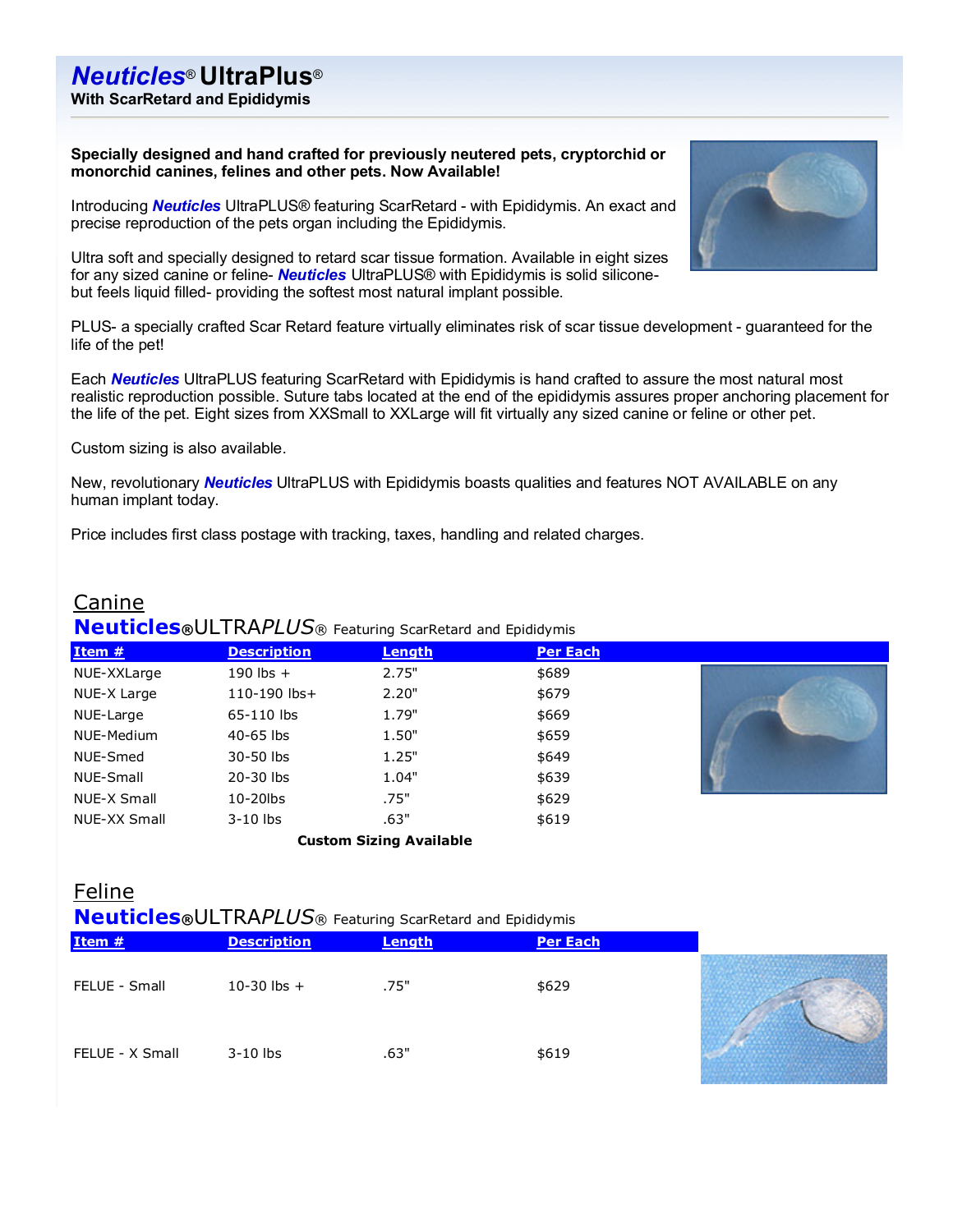### **Open Castration-Tunica/Scrotal Placement**  *Simple procedure adds seconds/minutes to OC technique*

Veterinarians have commented on the simplicity of implanting Neuticles. There are two methods-.

*Tunica*: Follow all procedures for the open castration technique except retain the tunica's. Make an incision on the side of the tunic, remove the pets natural tesaticle, place the neuticle and stretch the tunica tissue back over the Neuticle and close with an absorbable synthetic suture.

*Scrotal*: Follow all of the procedures for the open castration technique. After the tunica is removed position each Neuticle in the scrotum through prescrotal incision.

While tunic placement is the preferred method, scrotal placement is employed when the pet has been previously neutered or in monorchid/cryptorchid cases where the tunic was destroyed when removing the retained testicle.

**(See attached Surgical Implantation Sheet for additional information)**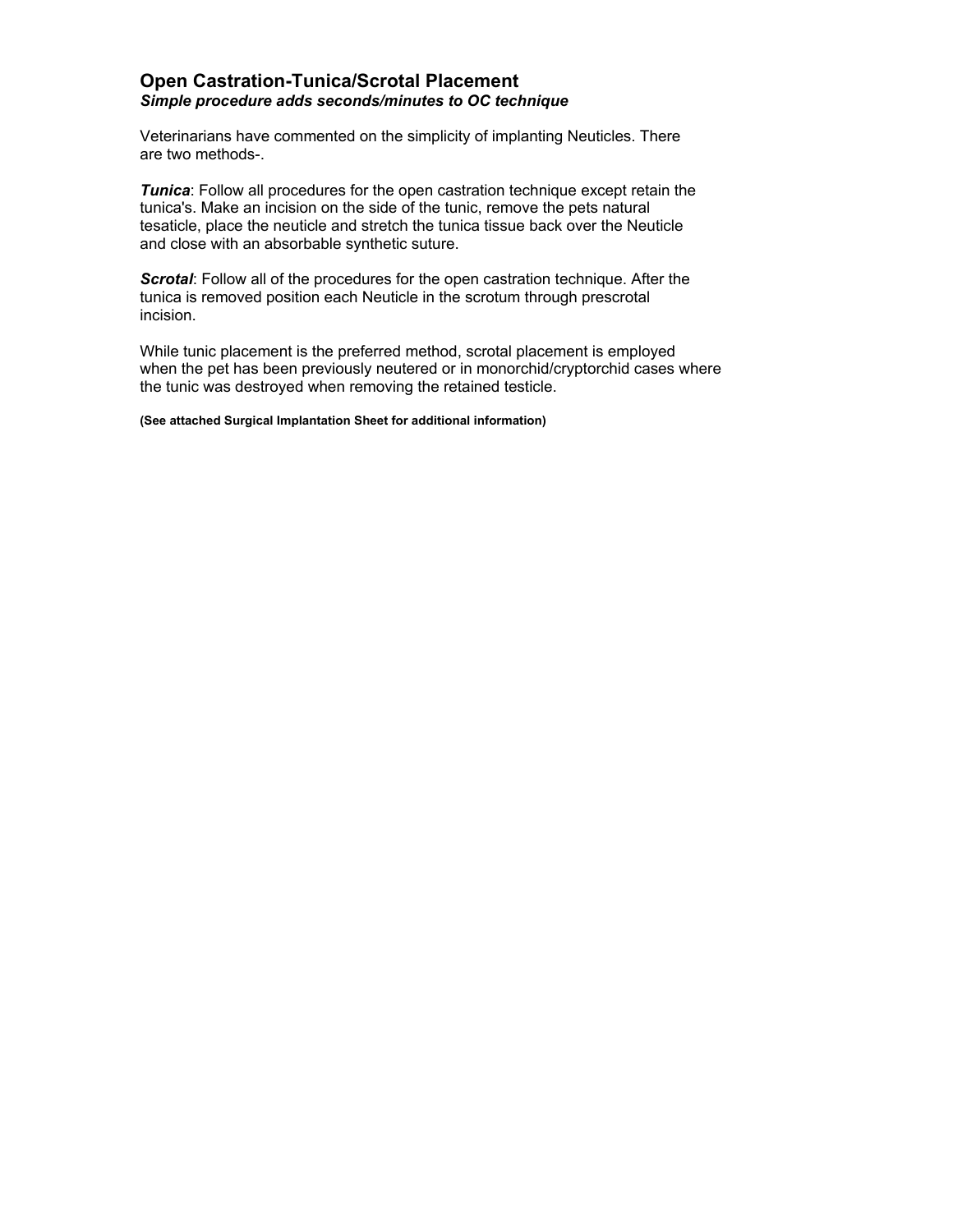

### **Implantation Methods**

A method and apparatus for implanting a testicular prosthetic device includes creating a passageway into the interior of an animal's scrotum which contains a tunica vaginalis; incising the tunica vaginalis containing a testis attached to a spermatic cord; severing the spermatic cord; removing the testis through the passageway and inserting a prosthetic device through the passageway and into the lumen of the tunica and closing the tunica. The second testis is similarly removed from its tunica vaginalis through the same passageway and similar prosthetic device is placed in the cavity created. The tunica may be drawn outwardly, through the passageway, and removal of the testis by incising the tunica and severing the spermatic cord may be performed outside the animal. The tunica may also be severed and the prosthetic device placed directly within the scrotal sac.

The testicular implant is generally kidney-shaped and is sized to fit the tunica. (12) scrotum (14) septum scroti (15), and tunica vaginalis (16) containing the spermatic chords (18). It is understood that the area as shown includes fascia, ligaments, nerves, blood vessels, fat and other anatomical structures not depicted for purposes of clarity.

The prosthetic device (24) employed in accordance with the invention is generally kidney shaped, having a convex border (26), and a concave border (28), punctuated by a central cleft (30), between a pair of lobes (31). The size of the device (24) is such that it fits snugly within the tunica (16).

## **Tunica Implantation**

As illustrated in Figures 1 and 2, the animal is position supine, in the dorsal recumbent position, with the rear legs stretched or tied. A scalpel (32) is employed to make a midline prescrotal incision (24) of from about one half inch to about one and one half inches in length, depending on the size of the testis to be removed there through. The incision may be made anterior to the scrotum (14) or it may be made generally adjacent the base of the scrotum. In preferred methods, one of the animal's test es (20) is pushed toward the incision (34) to facilitate the procedure. The incision is deepened through the subcutaneous tissue and spermatic fascia, to create a passageway (22) to the parietal vaginal tunic (16), the scrous covering the testis (20). T he tunica (16) containing the testis (20), attached epididymis (not shown), and spermatic cord (18) are pushed through the incision (34), to the exterior of the animal. The spermatic fascia and scrotal ligament close to the testis (20) are incises to fre e the exposed tunica (16) containing the testis (20) from its scrotal attachment. In certain preferred methods, fat and fascia surrounding the parietal vaginal tunic (16) may be reflected proximally with a gauze sponge to permit maximum exteriorization o f the spermatic cord (18) and testis (20).

As best shown in Figures 2 and 4b, an incision (36) is made through the tunica large enough to permit removal of the testis (20). The testis is removed, the spermatic cord (18) is ligated, is connection to the testis (20) is severed, at ligature (38) and the prosthetic device is inserted in the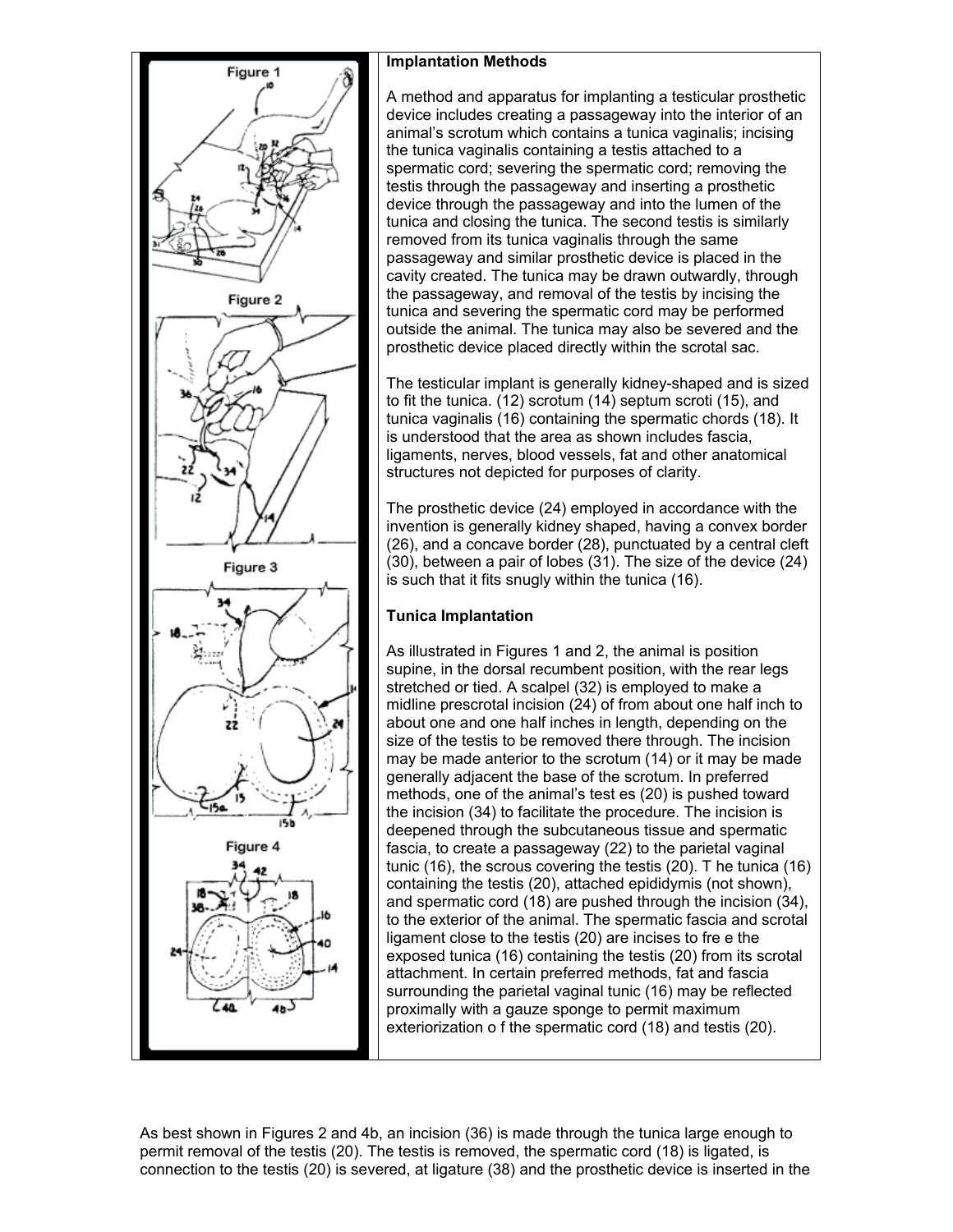tunica so that the convex surface (26) aces anterior or forward and slightly downward, and the concave surface (28) containing cleft (30) and lobes (31) faces posterior or backward and slightly upwardly. Following the placement of the prosthesis, the edges of the tunica are reapproximated and closed by a suture (40). In preferred embodiments and absorbable chromic gut ligature is employed the tunica (16) containing the prosthetic device (24) is then pushed back through passageway (22) and into the scrotum (14).

Entering through the same incision to the other side of the septum scroti (15) which divides the scrotum (14) into a pair of cavities (15a, b), one for each of the two testes, the remaining testis (20) may be removed and a second prosthetic device (24) pl aced in the same manner and then replaced on the respective side of the septum (15).

Following placement of the second prosthesis, the prescrotal incision (34) may optionally be sutured closed with a nonabsorbable skin suture (42) such as nylon. However, since the weight of the implant (24) serves to retain the implant in a pendant position within the scrotum, suturing of the incision (34) is not generally required. IN cases where the animal is likely to lick the wound so vigorously as to reopen the incision, surgical steel wire suture may be employed to suture the incision.

#### **Scrotal Implantation**

In other preferred embodiments, the prosthetic device (24) may be implanted direction into the scrotum (14). The procedure is similar to that previously described for tunical implantation. As best shown in Figures 3 and 4a, a prescrotal incision (34) is made and deepened to create a passageway (22) to the parietal vaginal tunic (16). The spermatic fascia and scrotal ligament are incised to free the exposed tunica (16) containing the testis (20) from its scrotal attachment. The tunica (16) containing t he testis (20) and attached spermatic cord (18) is pushed through the incision (34) to the exterior of the animal.

The exteriorized tunic (16) and underlying spermatic cord (18) are ligated and transected and the tunica, cord and all subjacent parts, including the testis are discarded, and the prosthesis (24) is placed in the scrotal sac.

In an alternate preferred method, the tunica (16) and spermatic cord (18) are separately ligated and transected. IN still another alternate preferred method, the tunica (16) incised prior to exteriorization, the tunica (16) is dissected away from the remainder of the spermatic cord (18) and the two are transected independently.

Following transection, ,the stump of the extended spermatic cord (18) is released for retraction back through the inguinal canal, well away from the now empty scrotal sac (14).

Entering through the same incision to the other side of the septum scroti (15), the remaining testis (20) may be removed and a second prosthetic device (24) is place in the same manner. In such a scrotal placement, the septum scroti (15) keeps the implants separated.

### *Sizing The Pet Age, Weight and Breed Needed*

The size the pet will need is based on age, weight and breed. Simple let us know this and we can determine the size. It is important not to exceed the pets natural size. It is adventageous to place a slightly smaller size for multiple reasons.

### **Virtually Risk & Complication Free**  *230,000+ Neuticled Pets- Zero Complications*

Since 1995 over 230,000 pets including canines, felines, equine, monkey's, bulls, water buffalo- and even rats- have been Neuticled without a single complication or pet owner complaint. Neuticles are 100% safe and risk free when implanted as directed. Unlike any medical product- Neuticles insures each pet for up to \$2 million against any form of complication. This guarantee covers not only the pet- but the veterinarian performing the implantation and the clinic or hospital.